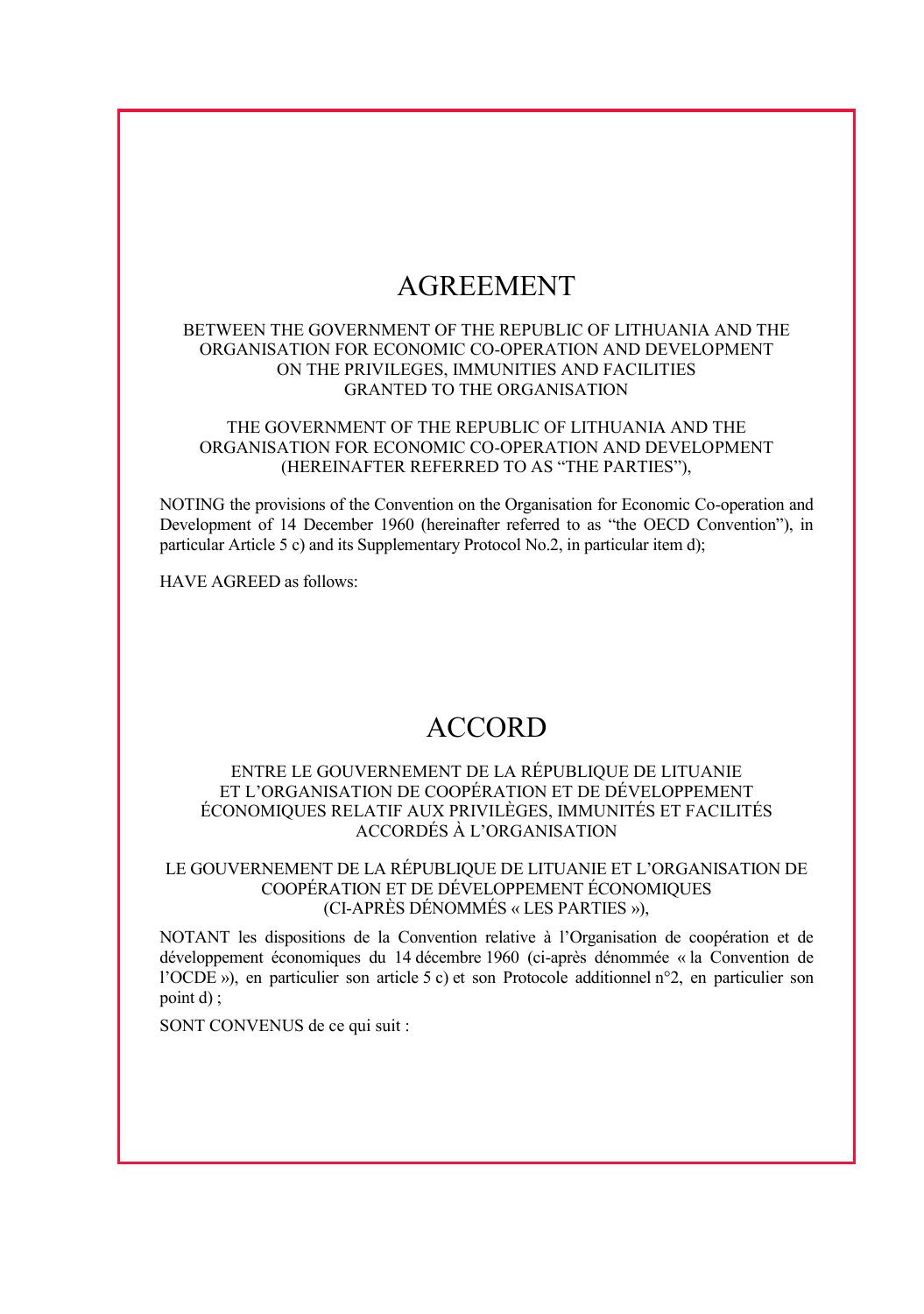For the purposes of this Agreement:

- (a) "archives of the Organisation" means all records and correspondence, documents and other material, including tapes and films, sound recordings, computer software and written material, video tapes, discs and multimedia supports, either in conventional or in digital form, or any other support storing any information or material belonging to or held by the Organisation or on its behalf;
- (b) "charges for pension or social security purposes" means all charges related to pension or social security coverage, whether or not such charges are related to the employment of officials by the Organisation and including all charges related to pensions or retirement benefits, unemployment benefits, health insurance and family benefits;
- (c) "experts" means persons other than those mentioned in paragraph (h) of this Article, who are appointed by the Organisation to carry out missions for the Organisation;
- (d) "Government" means the Government of the Republic of Lithuania (hereinafter referred to as "Lithuania");
- (e) "meeting convened by the Organisation" means any meeting of a body of the Organisation, and any other meeting, conference, seminar or gathering convened by the Organisation, including meetings organised jointly with other entities;
- (f) "Members" means countries which are Members of the Organisation or other entities which participate in the work of the Organisation in pursuance of Article 13 of the OECD Convention;
- (g) "non-Member participants" means countries, economies or international organisations which are not Members of the Organisation and which have received an invitation from the Organisation to participate in a meeting convened by the Organisation;
- (h) "officials" means the categories of staff to which the provisions of this Agreement apply as specified by the Secretary-General of the Organisation;
- (i) "Organisation" means the Organisation for Economic Co-operation and Development and all the entities or agencies functioning under its framework;
- (j) "premises of the Organisation" means buildings or parts thereof (including the land ancillary thereto), utilised permanently or temporarily for official purposes of the Organisation;
- (k) "property of the Organisation" means all property, including income, funds and assets, belonging to the Organisation or held or administered by the Organisation or on its behalf;
- (l) "representatives" means all delegates, alternates, advisers, technical experts and secretaries of delegations of Members or non-Member participants.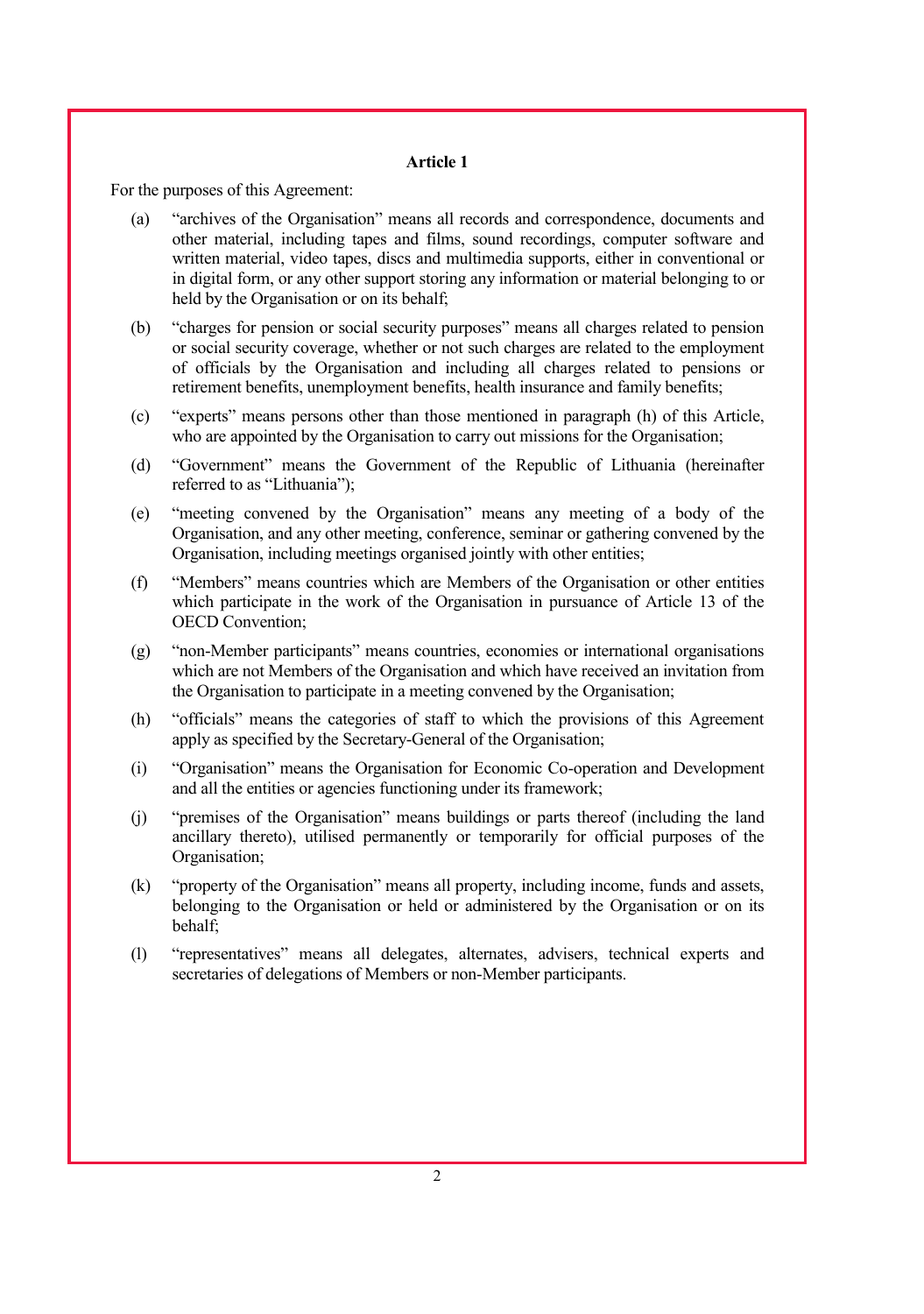Aux fins du présent Accord :

- (a) l'expression « archives de l'Organisation » désigne tous les dossiers, courriers, documents et autres matériels, y compris les bandes magnétiques et les films, les enregistrements sonores, les logiciels informatiques et les documents écrits, les disques et bandes vidéo et supports multimédia, sous forme classique ou numérique, ou tout autre support où se trouvent stockés des informations et autres matériels, appartenant à l'Organisation, ou détenus par elle ou pour son compte ;
- (b) l'expression « prélèvements au titre des pensions ou de la sécurité sociale » désigne tous les prélèvements relatifs à la couverture au titre des pensions ou de la sécurité sociale, qu'ils soient ou non en rapport avec l'emploi des agents par l'Organisation, et englobe tous les prélèvements liés aux prestations au titre des pensions ou de la retraite, aux indemnités de chômage, à l'assurance santé et aux prestations familiales ;
- (c) le terme « experts » désigne les personnes autres que celles mentionnées au paragraphe (h) du présent article, qui sont nommées par l'Organisation pour mener à bien des missions pour l'Organisation ;
- (d) le terme « Gouvernement » désigne le Gouvernement de la République de Lituanie (ciaprès dénommée « Lituanie ») ;
- (e) l'expression « réunion organisée par l'Organisation » désigne toute réunion d'un organe de l'Organisation, ainsi que toute autre réunion, conférence, séminaire ou colloque organisés par l'Organisation, y compris les réunions organisées conjointement avec d'autres entités ;
- (f) le terme « Membres » désigne les pays qui sont Membres de l'Organisation ou d'autres entités participant aux travaux de l'Organisation en application de l'article 13 de la Convention de l'OCDE ;
- (g) l'expression « participants non Membres » désigne les pays, les économies ou les organisations internationales qui ne sont pas Membres de l'Organisation et qui ont reçu de l'Organisation une invitation à participer à une réunion organisée par l'Organisation ;
- (h) le terme « agents » désigne les catégories de personnel auxquelles s'appliquent les dispositions du présent Accord telles que déterminées par le Secrétaire général de l'Organisation ;
- (i) le terme « Organisation » désigne l'Organisation de coopération et de développement économiques et toutes les entités ou agences fonctionnant dans le cadre de celle-ci ;
- (j) l'expression « locaux de l'Organisation » désigne les bâtiments ou parties de bâtiments (y compris les terrains y afférents) utilisés à des fins officielles, à titre permanent ou temporaire, par l'Organisation ;
- (k) l'expression « biens de l'Organisation » désigne tous les biens, y compris les revenus, les fonds et avoirs, appartenant à l'Organisation ou détenus ou gérés par celle-ci ou pour son compte ;
- (l) le terme « représentants » désigne tous les délégués, suppléants, conseillers, experts techniques et secrétaires de délégations des Membres ou des participants non Membres.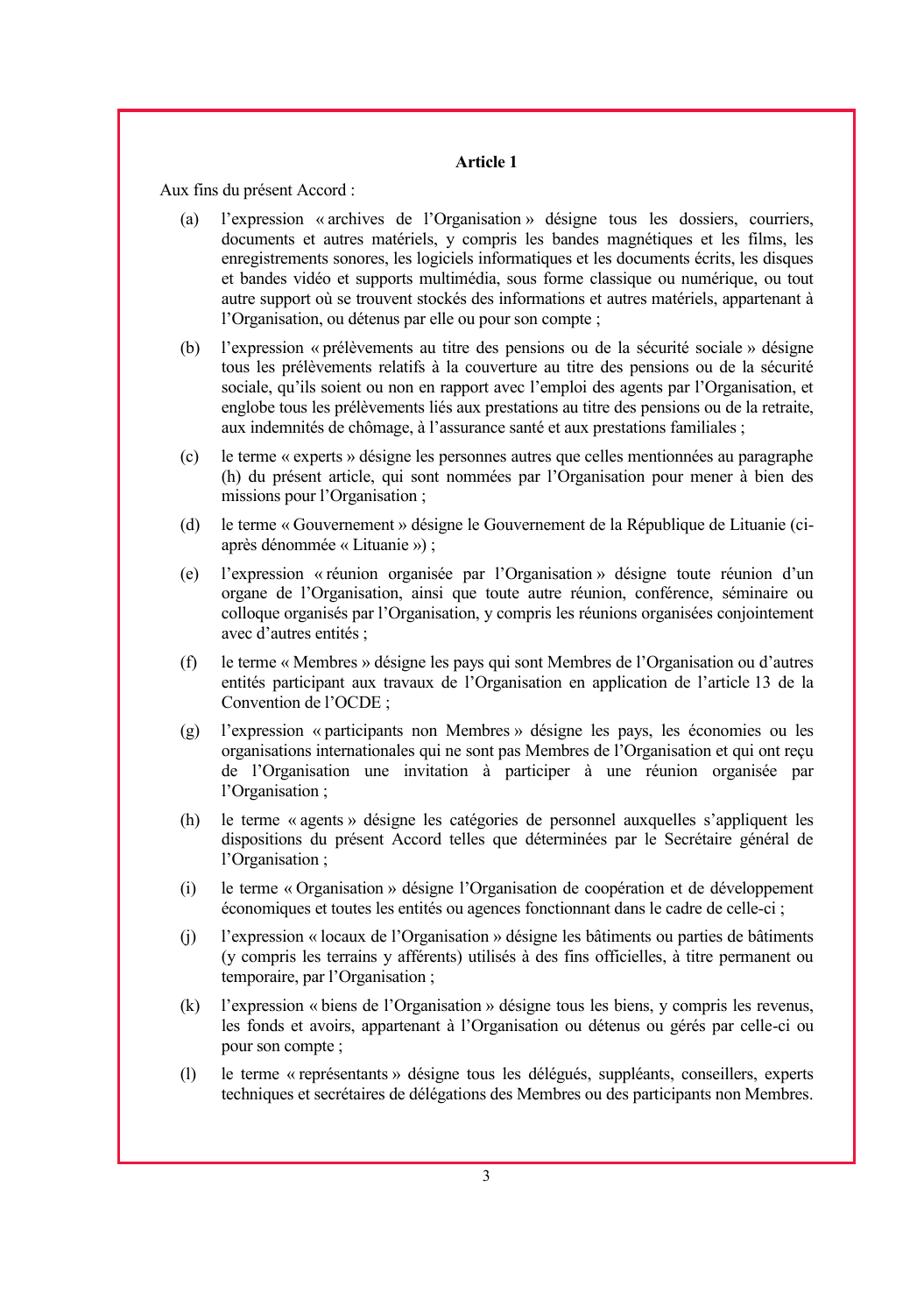The Organisation possesses juridical personality. It has the capacity, *inter alia*, to conclude contracts, to acquire and dispose of movable and immovable property and to institute legal proceedings.

#### **Article 3**

The Organisation shall be granted the privileges, exemptions and immunities provided for in this Agreement and any more favourable privilege, exemption and immunity which the Government has agreed to grant to the principal international organisations.

#### **Article 4**

The Organisation and its property, wherever located and by whomsoever held, shall enjoy immunity from every form of legal process except insofar as in any particular case it has expressly waived its immunity. It is, however, understood that no waiver of immunity shall extend to any measure of execution.

#### **Article 5**

The property of the Organisation, wherever located and by whomsoever held, shall be immune from search, requisition, confiscation, expropriation or any other form of interference whether by executive, administrative, judicial or legislative action.

#### **Article 6**

1. The premises of the Organisation, including premises utilised by the Organisation for the duration of a meeting convened by the Organisation, shall be inviolable. The meeting rooms utilised by the Organisation shall be under its exclusive control and authority.

2. The Government shall take appropriate measures to ensure the security of the Organisation's premises, in particular, it shall take appropriate measures to prevent any person, or group of persons from penetrating without authorisation into the premises or causing disorder in the immediate vicinity thereof.

#### **Article 7**

The archives of the Organisation shall be inviolable wherever located.

#### **Article 8**

Without being restricted by financial controls, regulations or moratoria of any kind:

- (a) the Organisation may hold currency of any kind and operate accounts in any currency;
- (b) the Organisation may freely transfer its funds within, into and out of the territory of Lithuania and convert any currency held by it into any other currency.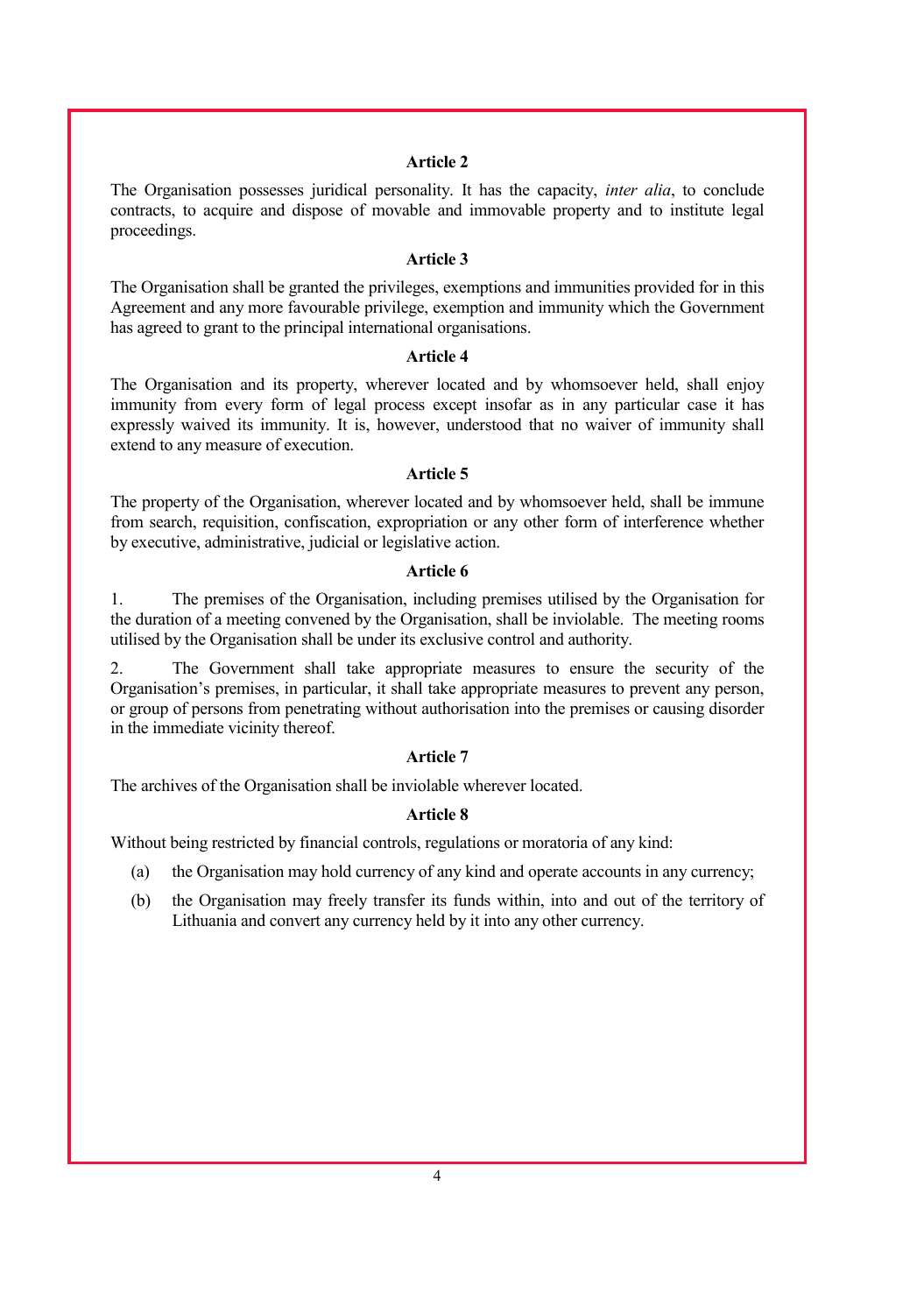L'Organisation possède la personnalité juridique. Elle a la capacité, *inter alia*, de contracter, d'acquérir et d'aliéner des biens mobiliers et immobiliers et d'ester en justice.

#### **Article 3**

L'Organisation jouit des privilèges, exemptions ou immunités prévus dans le présent Accord, et des éventuels privilèges, exemptions ou immunités plus favorables que le Gouvernement est convenu d'accorder aux principales organisations internationales.

## **Article 4**

L'Organisation et ses biens, où qu'ils se trouvent et quel que soit leur détenteur, jouissent de l'immunité de juridiction, sauf dans la mesure où l'Organisation y a expressément renoncé dans un cas particulier. Il est toutefois entendu que la renonciation ne peut s'étendre à des mesures d'exécution.

#### **Article 5**

Les biens de l'Organisation, où qu'ils se trouvent et quel que soit leur détenteur, sont exempts de perquisition, réquisition, confiscation, expropriation ou de toute autre forme de contrainte exécutive, administrative, judiciaire ou législative.

#### **Article 6**

1. Les locaux de l'Organisation, y compris les locaux utilisés par l'Organisation pour la durée d'une réunion organisée par l'Organisation, sont inviolables. Les salles de réunion utilisées par l'Organisation sont soumises à ses seuls contrôle et autorité.

2. Le Gouvernement doit prendre les mesures appropriées afin d'assurer la sécurité des locaux de l'Organisation, en particulier, il doit prendre les mesures appropriées afin d'empêcher que toute personne ou tout groupe de personnes ne pénètrent sans autorisation dans les locaux ou ne causent des désordres dans leur voisinage immédiat.

#### **Article 7**

Les archives de l'Organisation sont inviolables où qu'elles se trouvent.

#### **Article 8**

Sans être astreinte à aucun contrôle, réglementation ou moratoire financiers :

- (a) l'Organisation peut détenir des devises quelconques et avoir des comptes en n'importe quelle monnaie ;
- (b) l'Organisation peut transférer librement ses fonds à l'intérieur du territoire de la Lituanie ainsi que vers ou depuis celui-ci et convertir toute devise détenue par elle en toute autre monnaie.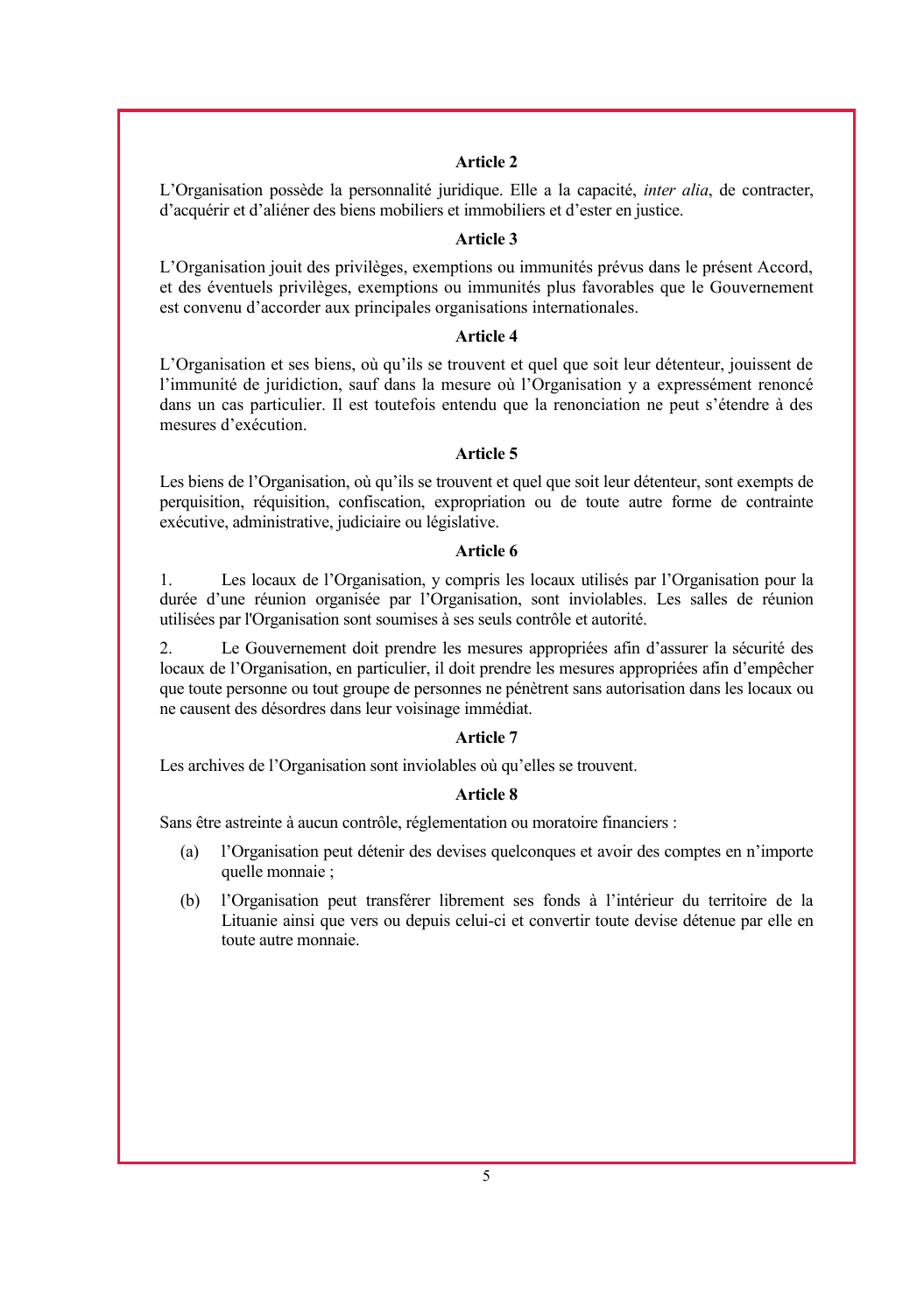1. The Organisation and its property shall be exempt from:

- (a) any form of direct taxation including charges for pension or social security purposes; however, the Organisation will not claim exemption from rates and taxes which constitute no more than a payment for public services;
- (b) customs duties, prohibitions and restrictions in respect of goods imported and exported by the Organisation for its own functioning or in pursuance of its activities, on the understanding that such imported goods will not be sold in Lithuania, except under conditions agreed with the Government;
- (c) customs duties, prohibitions and restrictions in respect of import and export of publications or other goods produced by it, as well as any taxes in respect of the sale or diffusion free of charge of its publications or other goods produced or services provided by it.

2. Any form of indirect taxation, including taxes forming part of the price to be paid, on goods and services purchased by the Organisation for its own functioning, including building works, or in pursuance of its activities, including representation activities, the total value of which is at least 230 euros inclusive of value added tax, shall be reimbursed without delay to the Organisation by the Government, on the Organisation's request. The Organisation shall be granted any more favourable privilege, exemption and immunity with respect to any form of indirect taxation which are provided by the laws and regulations of Lithuania or which the Government has agreed to grant to any other international organisation.

#### **Article 10**

1. The Organisation shall enjoy, for its official communications, treatment not less favourable than that accorded by Lithuania to any international organisation or foreign government, including its diplomatic mission, in the matter of priorities, rates and taxes on mails, cables, telegrams, radiograms, telephotos, telefaxes, telephone, electronic communications and other communications and press rates for information to the press and radio. No censorship shall be applied to the official correspondence and other official communications of the Organisation.

2. The Organisation shall enjoy the right, for its communications, to use codes and to send and receive correspondence and other papers and documents by courier.

#### **Article 11**

Essential public services shall be made available to the Organisation on the same basis and conditions as those which apply to diplomatic missions in Lithuania.

#### **Article 12**

1. Representatives of Members and non-Member participants in the Council of the Organisation or in any other body of the Organisation or participating in a meeting convened by the Organisation shall, while exercising their functions and during their journey to and from the place of meeting, enjoy the privileges and immunities provided for by Article IV sections 11 and 12 of the Convention on the Privileges and Immunities of the United Nations of 13 February 1946.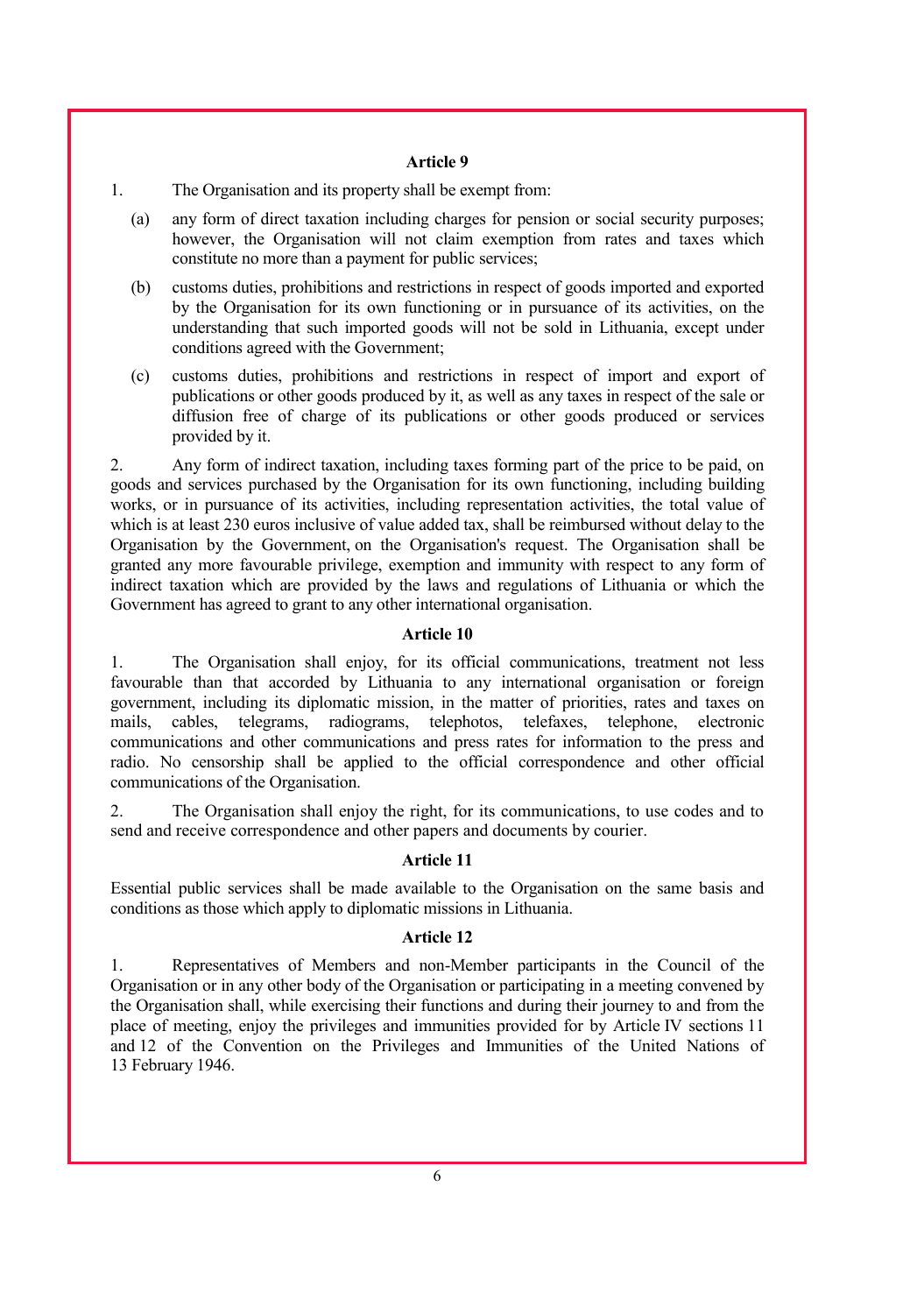1. L'Organisation et ses biens sont exemptés de :

- (a) toute forme d'impôt direct, y compris des prélèvements au titre des pensions ou de la sécurité sociale ; toutefois, l'Organisation ne demandera pas l'exonération de droits et de taxes qui ne constituent que la simple rémunération de services publics ;
- (b) tous droits de douane, prohibitions et restrictions en ce qui concerne les biens importés et exportés dans le cadre de son propre fonctionnement ou de l'exécution de ses activités, étant entendu que les biens ainsi importés en franchise ne seront pas vendus en Lituanie, à moins que ce ne soit à des conditions agréées par le Gouvernement ;
- (c) tous droits de douane, prohibitions ou restrictions d'importation ou d'exportation de ses publications ou d'autres biens qu'elle produit, ainsi que de toute taxe relative à la vente ou la diffusion à titre gratuit de ses publications ou d'autres biens produits ou services fournis par elle.

2. Toute forme de fiscalité indirecte, y compris les taxes entrant dans le prix de ces biens et services, sur les achats de biens et de services par l'Organisation dans le cadre de son propre fonctionnement, y compris de travaux immobiliers, ou de l'exécution de ses activités, y compris de représentation, dont la valeur totale est d'un montant minimum de 230 euros, taxe comprise, est remboursée sans délai à l'Organisation par le Gouvernement sur la demande de l'Organisation. L'Organisation jouit des éventuels privilèges, exemptions ou immunités plus favorables par rapport à toute forme de fiscalité indirecte prévus par les lois et règlements lituaniens ou que le Gouvernement est convenu d'accorder à toute autre organisation internationale.

## **Article 10**

1. L'Organisation bénéficie, pour ses communications officielles, d'un traitement au moins aussi favorable que le traitement accordé par la Lituanie à toute organisation internationale ou à tout gouvernement étranger, y compris sa mission diplomatique, en ce qui concerne les priorités, les tarifs et taxes sur le courrier, les câblogrammes, télégrammes, radiotélégrammes, téléphotos, télécopies, communications téléphoniques, communications électroniques et autres communications, ainsi que sur les tarifs de presse pour les informations à la presse et à la radio. La correspondance officielle et les autres communications officielles de l'Organisation ne pourront être censurées.

2. L'Organisation bénéficie, pour ses communications, du droit d'utiliser des codes et d'envoyer et de recevoir de la correspondance ainsi que des papiers et des documents par courrier.

## **Article 11**

Les services publics indispensables sont mis à la disposition de l'Organisation sur les mêmes bases et dans les mêmes conditions que pour les missions diplomatiques en Lituanie.

#### **Article 12**

1. Les représentants des Membres et des participants non Membres au Conseil de l'Organisation ou à tout autre organe de l'Organisation ou participant à une réunion organisée par celle-ci, jouissent, dans l'exercice de leurs fonctions et au cours des voyages à destination ou en provenance du lieu de la réunion, des privilèges et immunités prévus aux sections 11 et 12 de l'article IV de la Convention sur les privilèges et immunités des Nations Unies du 13 février 1946.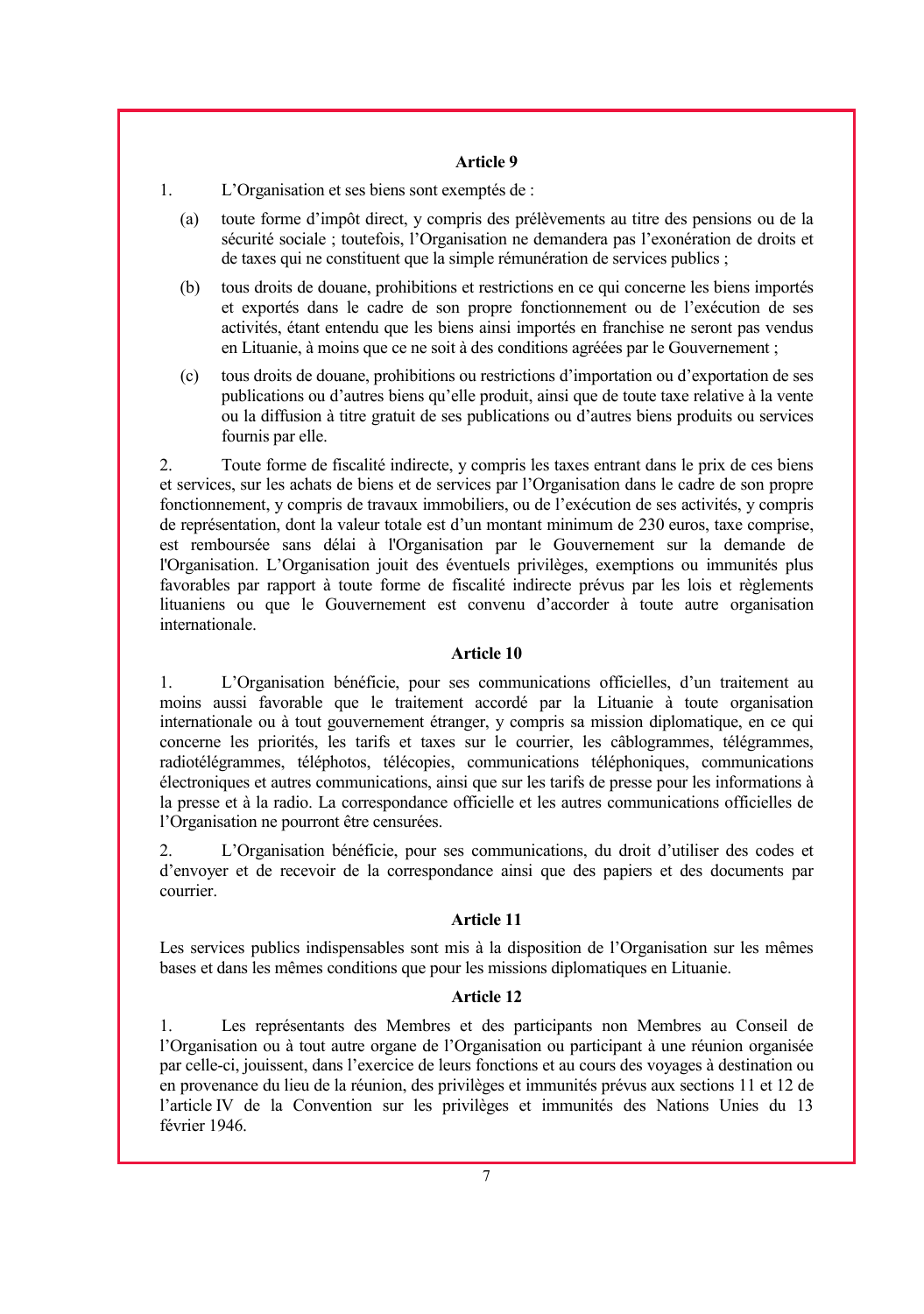2. Privileges and immunities are accorded to the representatives of Members and non-Member participants, in order to safeguard their functions in connection with the Organisation and not for their personal benefit. Consequently, a Member or non-Member participant has not only the right but also the duty to waive the immunity of its representative in any case where, in the opinion of the Member or non-Member participant, the immunity would impede the course of justice, and it can be waived without prejudice to the purpose for which the immunity is accorded.

3. This Article shall not apply to the representatives of Lithuania.

#### **Article 13**

- 1. Officials of the Organisation shall:
	- (a) be immune from arrest or detention for acts performed in their official capacity and from seizure of their baggage and other belongings;
	- (b) be immune from legal process for words spoken or written and acts performed in their official capacity or in the context of their employment with the Organisation; they shall continue to be so immune after completion of their functions as officials of the Organisation;
	- (c) be exempt from any form of direct taxation, including charges for pension or social security purposes, on salaries, emoluments, indemnities, pensions or other element of remuneration paid to them by the Organisation;
	- (d) be exempt, together with their spouses, partners and dependent relatives, as recognised by the Organisation, from immigration restrictions and alien registration;
	- (e) be exempt from the national military service;
	- (f) enjoy, together with their spouses, partners and dependent relatives, as recognised by the Organisation, the same benefits in respect of repatriation in cases of international crisis as members of diplomatic missions;
	- (g) have the right to import free of duty their furniture and effects at the time of first taking up their functions in Lithuania;
	- (h) have the same right to import free of duty motor vehicles as Lithuania accords to diplomatic agents of comparable rank;
	- (i) be accorded the same privileges in respect of currency or exchange facilities as are accorded to diplomatic agents of comparable rank;
	- (j) be exempt from any obligation to deposit security payable in respect of goods temporarily admitted into Lithuania;
	- (k) enjoy the right, for acts performed in their official capacity, to use codes and to send and receive correspondence and other papers and documents by courier.

2. The exemption from military service set out in sub-paragraph (e) above shall not apply to Lithuanian nationals.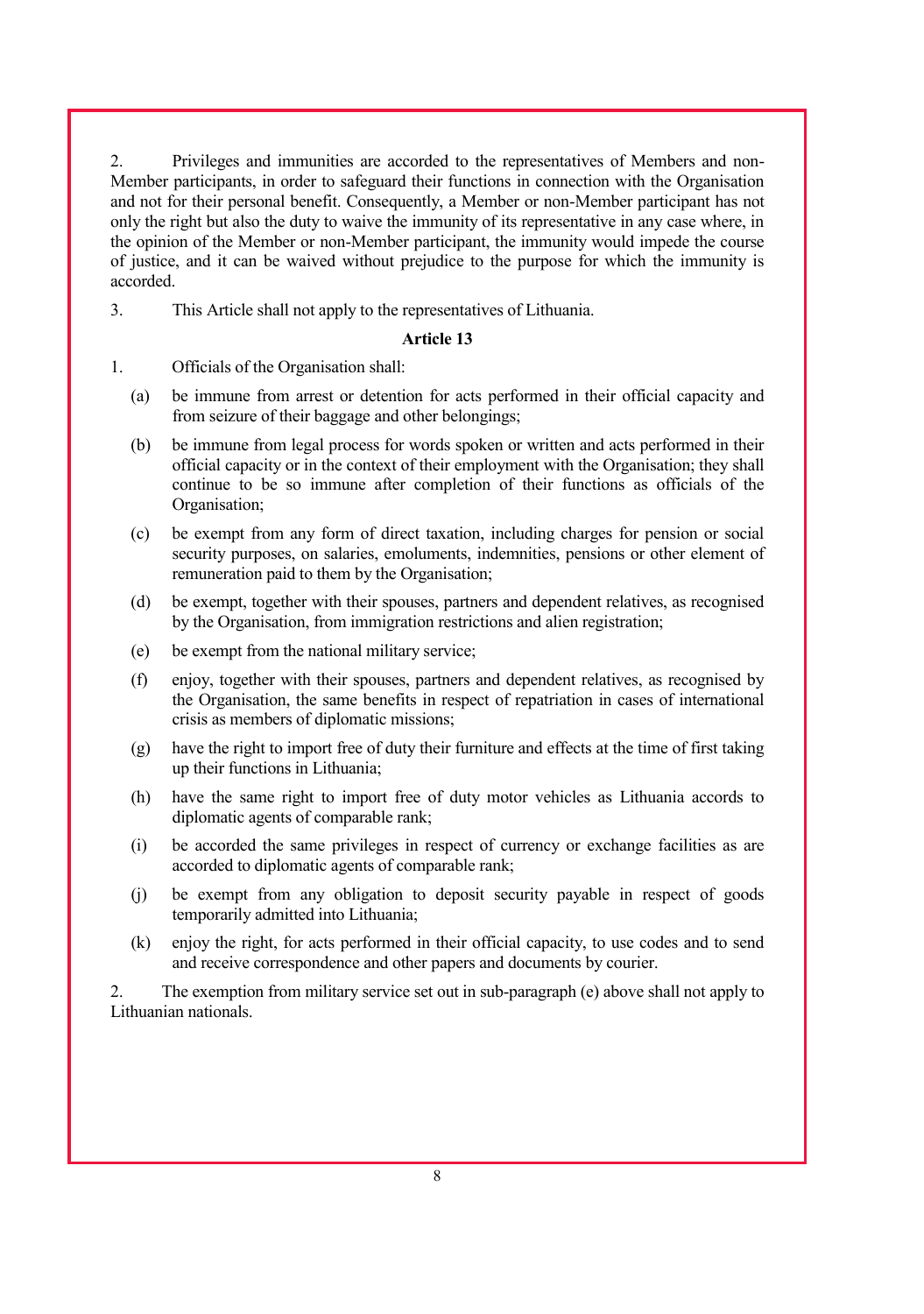2. Les privilèges et immunités sont accordés aux représentants des Membres et des participants non Membres, dans le but d'assurer en toute indépendance l'exercice de leurs fonctions en rapport avec l'Organisation et non à leur avantage personnel. Par conséquent, un Membre ou un participant non Membre a non seulement le droit, mais aussi le devoir, de lever l'immunité de son représentant dans tous les cas où, à son avis, l'immunité empêcherait que justice soit faite et où elle peut être levée sans nuire au but pour lequel cette immunité a été accordée.

3. Le présent Article ne s'applique pas aux représentants de la Lituanie.

## **Article 13**

- 1. Les agents de l'Organisation :
	- (a) ne peuvent être soumis à aucune forme d'arrestation ou de détention pour les actes accomplis par eux en leur qualité officielle et de saisie de leurs bagages et autres effets personnels ;
	- (b) jouissent de l'immunité de juridiction pour leurs discours ou écrits et pour tous les actes accomplis par eux en leur qualité officielle ou dans le cadre de leur emploi à l'Organisation ; ils continuent de bénéficier de cette immunité après la cessation de leurs fonctions ;
	- (c) sont exonérés de tout type d'impôt direct, y compris des prélèvements au titre des pensions ou de la sécurité sociale, sur les salaires, émoluments, indemnités, pensions ou autre élément de rémunération qui leur sont versés par l'Organisation ;
	- (d) ne sont pas soumis, non plus que leur conjoint, leur partenaire et leurs personnes à charge, tels que reconnus par l'Organisation, aux dispositions limitant l'immigration et aux formalités d'enregistrement des étrangers ;
	- (e) ne sont pas soumis à l'obligation du service militaire national ;
	- (f) jouissent, ainsi que leur conjoint, leur partenaire et leurs personnes à charge, tels que reconnus par l'Organisation, des mêmes facilités de rapatriement en période de crise internationale que les membres des missions diplomatiques ;
	- (g) ont le droit d'importer en franchise leur mobilier et leurs effets à l'occasion de leur première prise de fonctions en Lituanie ;
	- (h) ont le même droit d'importer en franchise des véhicules à moteur que celui que la Lituanie accorde aux agents diplomatiques de rang comparable ;
	- (i) jouissent, en matière de facilités monétaire ou de change, des mêmes privilèges que les agents diplomatiques de rang comparable ;
	- (j) sont exonérés de toute obligation de dépôt de garantie pour les biens admis temporairement en Lituanie ;
	- (k) bénéficient du droit, pour des actes accomplis dans leur qualité officielle, d'utiliser des codes et d'envoyer et de recevoir de la correspondance ainsi que des papiers et des documents par courrier.

2. L'exemption du service militaire indiquée au sous-paragraphe (e) ci-dessus ne s'applique pas aux citoyens lituaniens.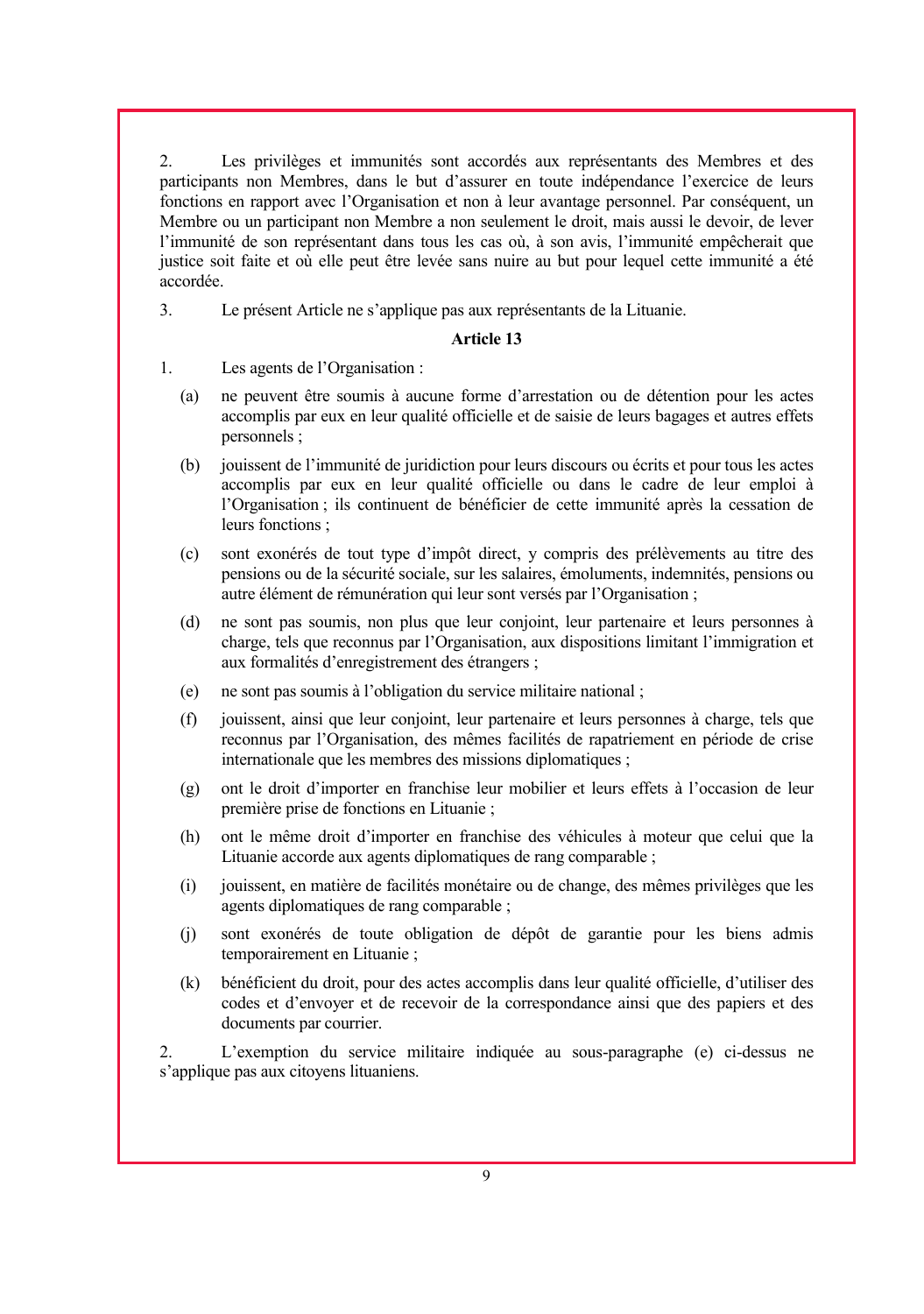In addition to the privileges, immunities and facilities mentioned in Article 13:

- (a) the Secretary-General of the Organisation shall enjoy the privileges, immunities and facilities granted to the heads of diplomatic missions; his/her spouse or partner and dependent relatives, as recognised by the Organisation, shall enjoy the privileges, immunities and facilities granted to the members of family forming part of the household of heads of diplomatic missions;
- (b) the Deputy and Assistant Secretaries-General shall enjoy the privileges, immunities and facilities granted to diplomatic agents of comparable rank; their spouses or partners and dependent relatives, as recognised by the Organisation, shall enjoy the privileges, immunities and facilities granted to the members of family forming part of the household of diplomatic agents of comparable rank.

## **Article 15**

1. Experts performing missions for the Organisation shall enjoy, in the territory of Lithuania, such privileges, immunities and facilities as are necessary for the independent exercise of their functions during the period of their missions, including time spent on journeys in connection with their missions.

- 2. In particular, the persons referred to in paragraph 1 of this Article shall be accorded:
	- (a) immunity from arrest or detention and from seizure of their baggage and other belongings;
	- (b) immunity from legal process in respect of words spoken or written, and of all acts done in the performance of their mission; such immunity shall continue after the completion of their mission;
	- (c) inviolability for all papers and documents;
	- (d) the right, for the purpose of communicating with the Organisation, to use codes and to send and to receive correspondence and other papers and documents by courier;
	- (e) the same privileges in respect of currency or exchange facilities as are accorded to a representative of a foreign government on temporary official mission;
	- (f) the exemption from any obligation to deposit security payable in respect of goods temporarily admitted into Lithuania.

3. Individuals invited to participate in a meeting convened by the Organisation, shall enjoy, in the territory of Lithuania, such privileges, immunities and facilities as are necessary for the independent exercise of their participation, including time spent on journeys in connection with their participation.

- 4. In particular, the persons referred to in paragraph 3 of this Article shall be accorded:
	- (a) immunity from legal process in respect of words spoken or written, and of all acts done in the context of their participation; such immunity shall continue after the completion of their participation;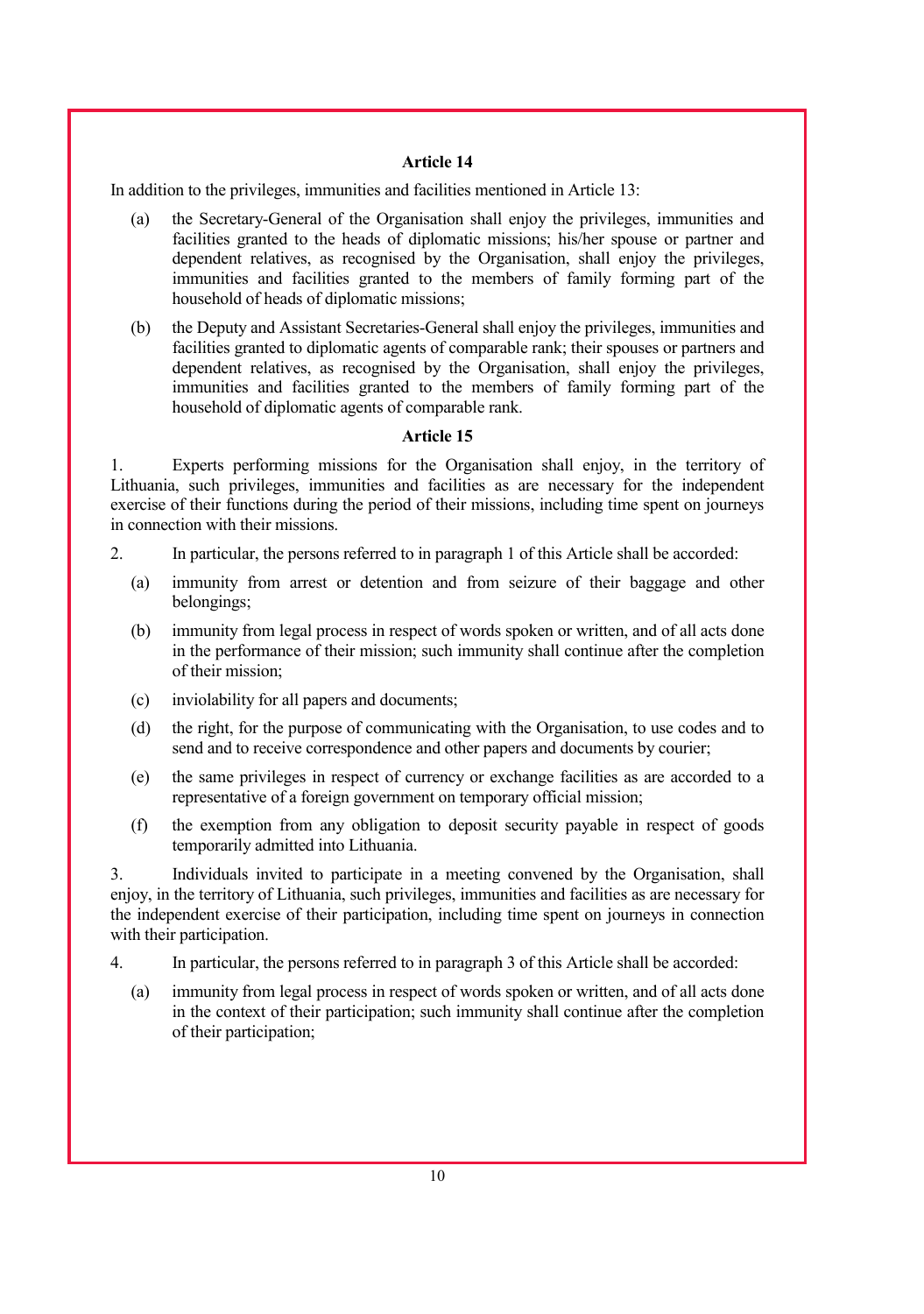Outre les privilèges, immunités et facilités mentionnés à l'article 13 :

- (a) le Secrétaire général de l'Organisation jouit des privilèges, immunités et facilités accordés aux chefs de missions diplomatiques ; son conjoint ou partenaire et ses personnes à charge, tels que reconnus par l'Organisation, jouissent des privilèges, immunités et facilités accordés aux membres de la famille qui composent le foyer des chefs de missions diplomatiques ;
- (b) les Secrétaires généraux adjoints et suppléants jouissent des privilèges, immunités et facilités accordés aux agents diplomatiques de rang comparable ; leur conjoint ou partenaire et leurs personnes à charge, tels que reconnus par l'Organisation, jouissent des privilèges, immunités et facilités accordés aux membres de la famille qui composent le foyer des agents diplomatiques de rang comparable.

## **Article 15**

1. Les experts en mission pour l'Organisation jouissent, sur le territoire de la Lituanie, pendant la durée de cette mission, y compris le temps du voyage, des privilèges, immunités et facilités nécessaires pour exercer leurs fonctions en toute indépendance.

- 2. En particulier, les personnes visées par le paragraphe 1 du présent article jouissent :
	- (a) de l'immunité d'arrestation personnelle ou de détention et de saisie de leurs bagages et effets personnels ;
	- (b) de l'immunité de juridiction pour leurs discours ou écrits et pour tous les actes accomplis au cours de leur mission ; ils continuent à bénéficier de cette immunité après la fin de leur mission ;
	- (c) de l'inviolabilité de tous papiers et documents ;
	- (d) du droit, pour communiquer avec l'Organisation, d'utiliser des codes et d'envoyer et de recevoir de la correspondance ainsi que d'autres papiers et documents par courrier ;
	- (e) des mêmes privilèges, en matière de facilités monétaire ou de change, que ceux accordés aux représentants de gouvernements étrangers en mission officielle temporaire ;
	- (f) d'une exonération de toute obligation de dépôt de garantie pour les biens admis temporairement en Lituanie.

3. Les personnes invitées à participer à une réunion organisée par l'Organisation jouissent, sur le territoire de la Lituanie, y compris pendant le temps du voyage, des privilèges, immunités et facilités nécessaires à leur participation en toute indépendance.

- 4. En particulier, les personnes visées par le paragraphe 3 du présent article jouissent :
	- (a) de l'immunité de juridiction pour leurs discours ou écrits et pour tous les actes accomplis au cours de leur participation ; ils continuent à bénéficier de cette immunité après la fin de leur participation ;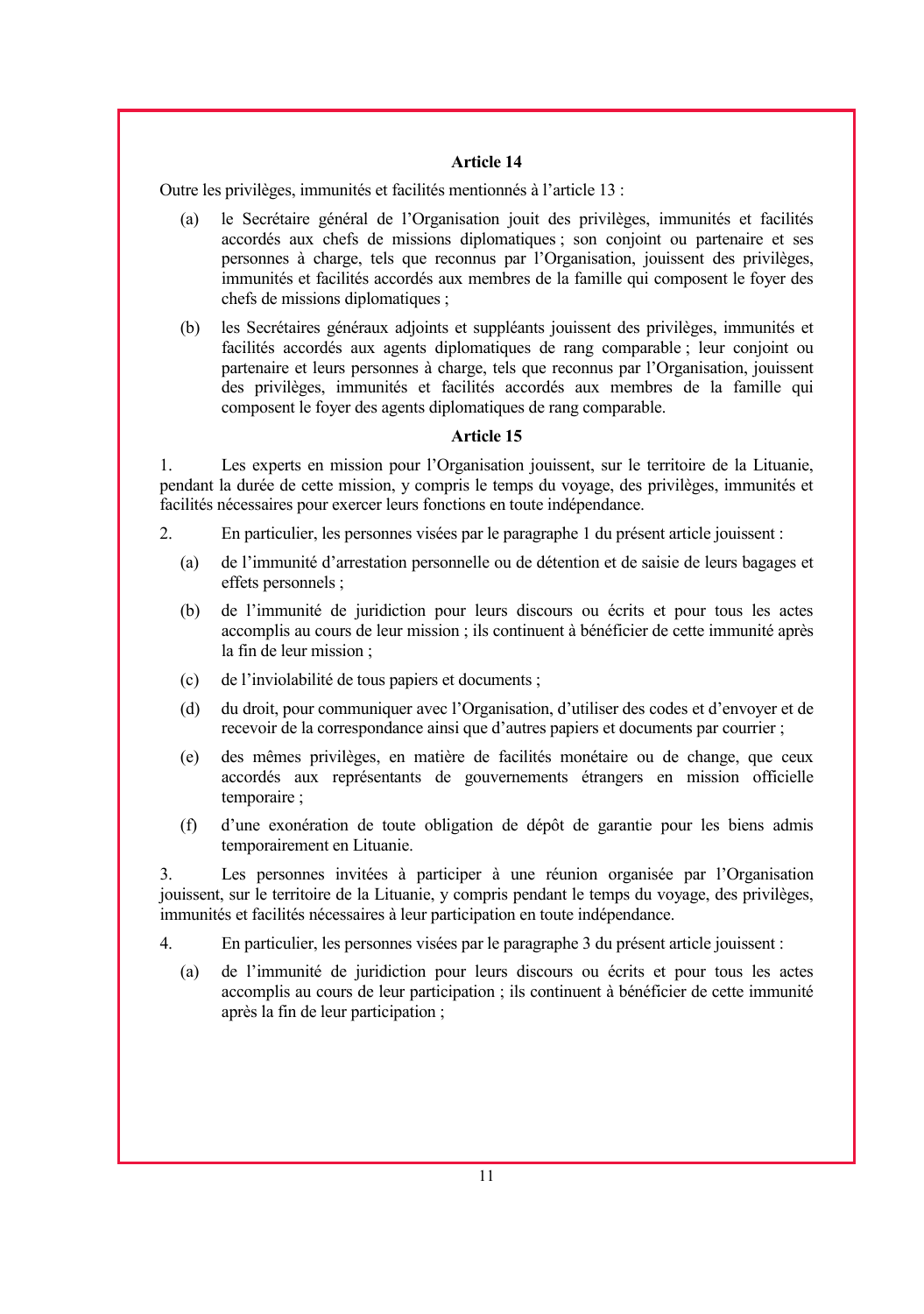- (b) inviolability for all papers and documents connected to their participation;
- (c) the right, for the purpose of communicating with the Organisation, to use codes and to send and to receive correspondence and other papers and documents by courier.

The Government shall take all appropriate measures to facilitate the entry into, stay in, and exit from the territory of Lithuania, and to ensure the freedom of movement within such territory of representatives of Members and non-Member participants, officials and experts of the Organisation and any other person invited by the Organisation for official purposes.

#### **Article 17**

Privileges, immunities and facilities are granted to officials and experts in the interest of the Organisation and not for the personal benefit of the individuals themselves. The Secretary-General of the Organisation shall have the right and duty to waive the immunity of any official or expert where, in his/her exclusive opinion, the immunity of this official or expert would impede the course of justice and can be waived without prejudice to the interests of the Organisation. In the case of the Secretary-General and the Deputy and Assistant Secretaries-General of the Organisation, the Council of the Organisation shall have the right to waive immunity.

## **Article 18**

The Organisation shall co-operate at all times with the Government to facilitate the proper administration of justice and prevent the occurrence of any abuse in connection with the privileges, immunities and facilities mentioned in this Agreement.

#### **Article 19**

In order to enable the Organisation to fully and efficiently discharge its responsibilities and fulfil its tasks:

- (a) the Government shall assist the Organisation in resolving any difficulty the Organisation may encounter with the procurement of goods, services and facilities in the territory of Lithuania and in ensuring effective respect for the privileges, immunities and facilities accorded to it; and
- (b) the Government shall reimburse or compensate the Organisation for costs or losses incurred as a result of the failure of any public authority of Lithuania to respect the privileges, immunities and facilities set out in this Agreement or granted in its pursuance.

#### **Article 20**

In case of non-respect by a public authority of any of the privileges, immunities or facilities granted in this Agreement, the Government agrees to:

- (a) defend the Organisation, at its request, in the event of a claim or administrative or judicial actions against it;
- (b) indemnify the Organisation of all expenses and losses incurred;
- (c) hold harmless the Organisation for all decisions and actions taken in that context.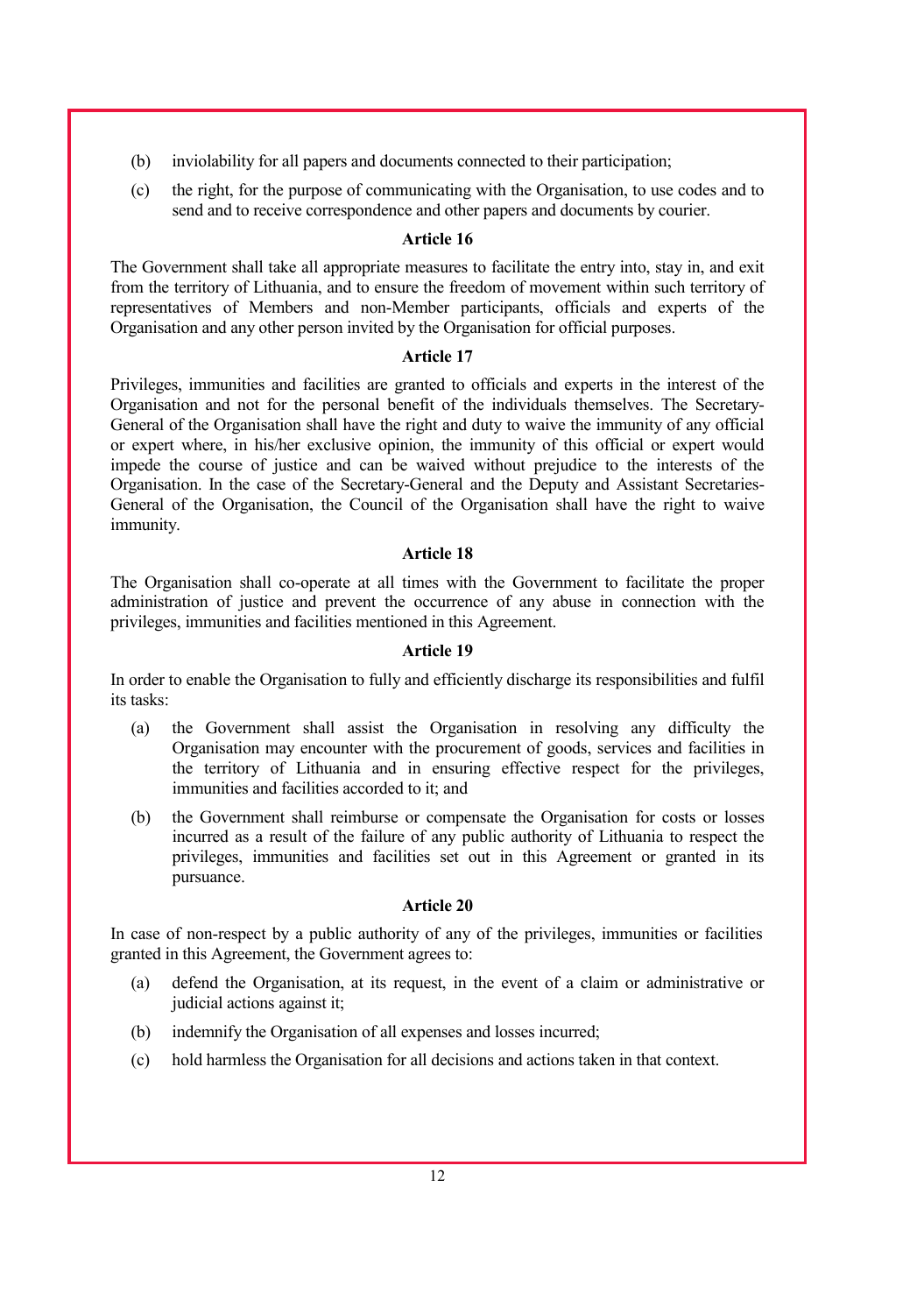- (b) de l'inviolabilité de tous papiers et documents liés à leur participation ;
- (c) du droit, pour communiquer avec l'Organisation, d'utiliser des codes et d'envoyer et de recevoir de la correspondance ainsi que d'autres papiers et documents par courrier.

Le Gouvernement prend toutes mesures nécessaires pour faciliter l'entrée, le séjour et la liberté de circulation en Lituanie, ainsi que la sortie de son territoire, des représentants des Membres et des participants non Membres, des agents et des experts de l'Organisation ou de toute autre personne invitée par l'Organisation dans un but officiel.

#### **Article 17**

Les privilèges, immunités et facilités sont accordés aux agents et aux experts dans l'intérêt de l'Organisation et non à leur avantage personnel. Le Secrétaire général de l'Organisation a le droit et le devoir de lever l'immunité accordée à un agent ou à un expert dans tous les cas où, à son seul avis, cette immunité empêcherait que justice soit faite et où elle pourrait être levée sans porter atteinte aux intérêts de l'Organisation. A l'égard du Secrétaire général et des Secrétaires généraux adjoints et suppléants de l'Organisation, le Conseil de l'Organisation a qualité pour prononcer la levée des immunités.

#### **Article 18**

L'Organisation collabore en tout temps avec le Gouvernement pour faciliter la bonne administration de la justice et éviter tout abus auquel pourraient donner lieu les privilèges, immunités et facilités mentionnés dans le présent Accord.

#### **Article 19**

Afin de permettre à l'Organisation de s'acquitter entièrement et efficacement de ses responsabilités et de ses tâches :

- (a) le Gouvernement assiste l'Organisation en cas de difficulté de sa part à obtenir des biens, des services et toutes facilités sur le territoire de la Lituanie et à assurer le respect des privilèges, immunités et facilités qui lui ont été accordés ; et
- (b) le Gouvernement assure à l'Organisation le remboursement ou l'indemnisation des frais ou pertes encourus en conséquence du non-respect par une autorité publique de la Lituanie des privilèges, immunités et facilités énoncés dans le présent Accord ou accordés en application dudit Accord.

#### **Article 20**

En cas de non-respect par une autorité publique de tout privilège, immunité ou facilité accordé par le présent Accord, le Gouvernement s'engage à :

- (a) assurer la défense de l'Organisation, à sa demande, en cas de réclamations ou d'actions administratives ou judiciaires exercées à son encontre ;
- (b) indemniser l'Organisation de toute dépense engagée et de toute perte subie à cet égard ;
- (c) exonérer de toute responsabilité l'Organisation pour les décisions et actions de l'Organisation prise dans ce contexte.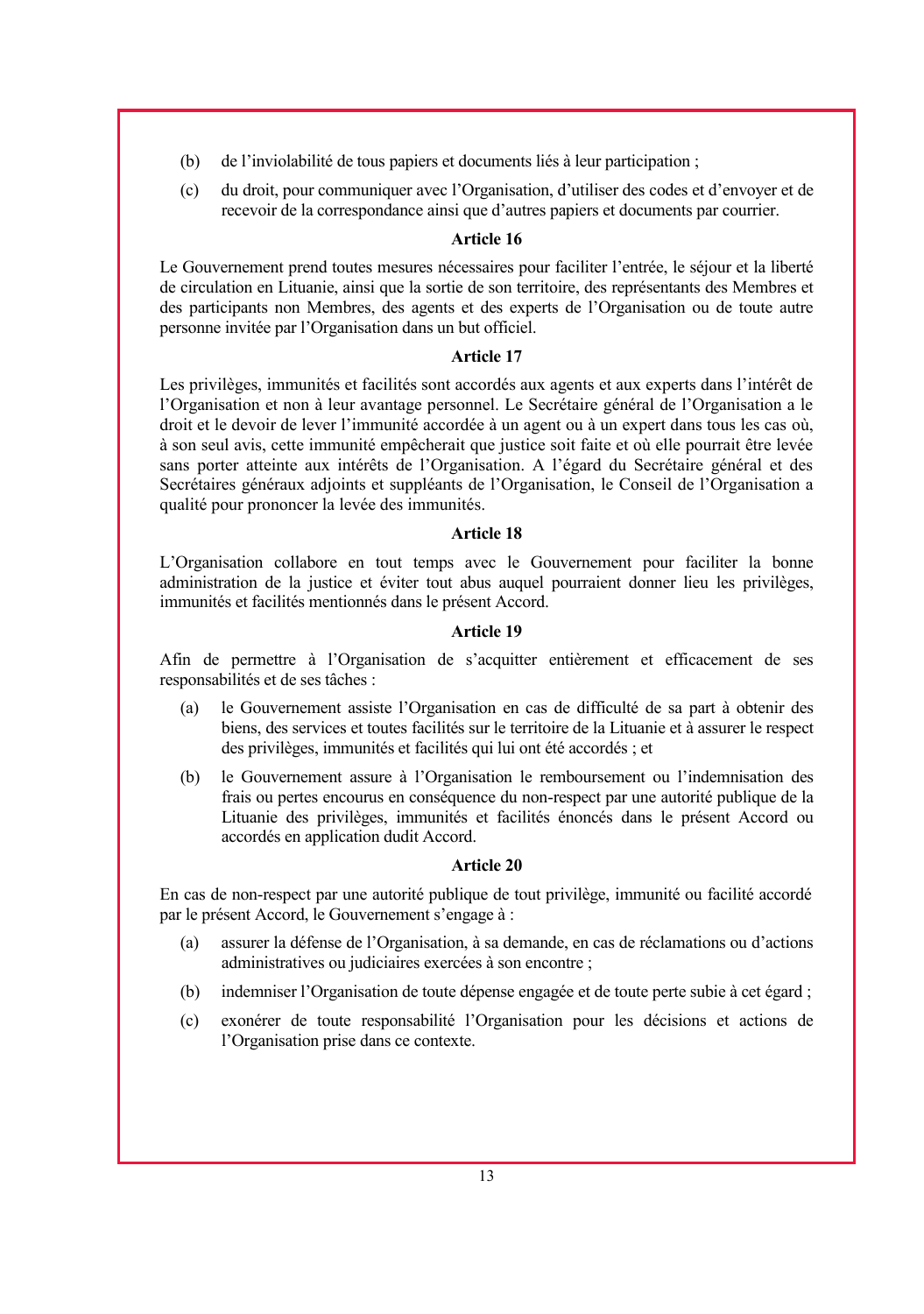This Agreement shall be interpreted and applied in the light of its primary purpose which is to enable the Organisation to fully and efficiently discharge its responsibilities and fulfil its tasks.

#### **Article 22**

1. The Parties shall attempt to settle any dispute as to the interpretation or application of this Agreement by negotiations or by any other mutually agreed method.

2. If the dispute is not settled in accordance with paragraph 1 within a period of sixty days from the request of either Party to settle it, such dispute shall be referred to arbitration at the request of either Party.

3. The arbitral tribunal shall be composed of three arbitrators. Each Party shall choose one arbitrator and the third, who shall be the chair of the tribunal, shall be chosen jointly by the Parties. If the tribunal is not constituted within three months from the request for arbitration, the appointment of the arbitrator(s) not yet designated shall be made by the President of the International Court of Justice at the request of either Party.

4. The tribunal shall apply the provisions of the present Agreement as well as the principles and rules of international law and its award shall be final and binding on both Parties.

#### **Article 23**

1. This Agreement shall enter into force on the date on which the Government shall have informed the Organisation of the completion of the domestic requirements for its entry into force.

2. If the Government ceases to be a party to the Convention on the Organisation for Economic Co-operation and Development, the present Agreement may be terminated by mutual consent or by written notice of termination by either Party. Such written notice of termination shall take effect no earlier than one year after the date of receipt of the notice by the other Party.

#### **Article 24**

The Parties may enter into any supplementary agreements as may be necessary within the scope of this Agreement.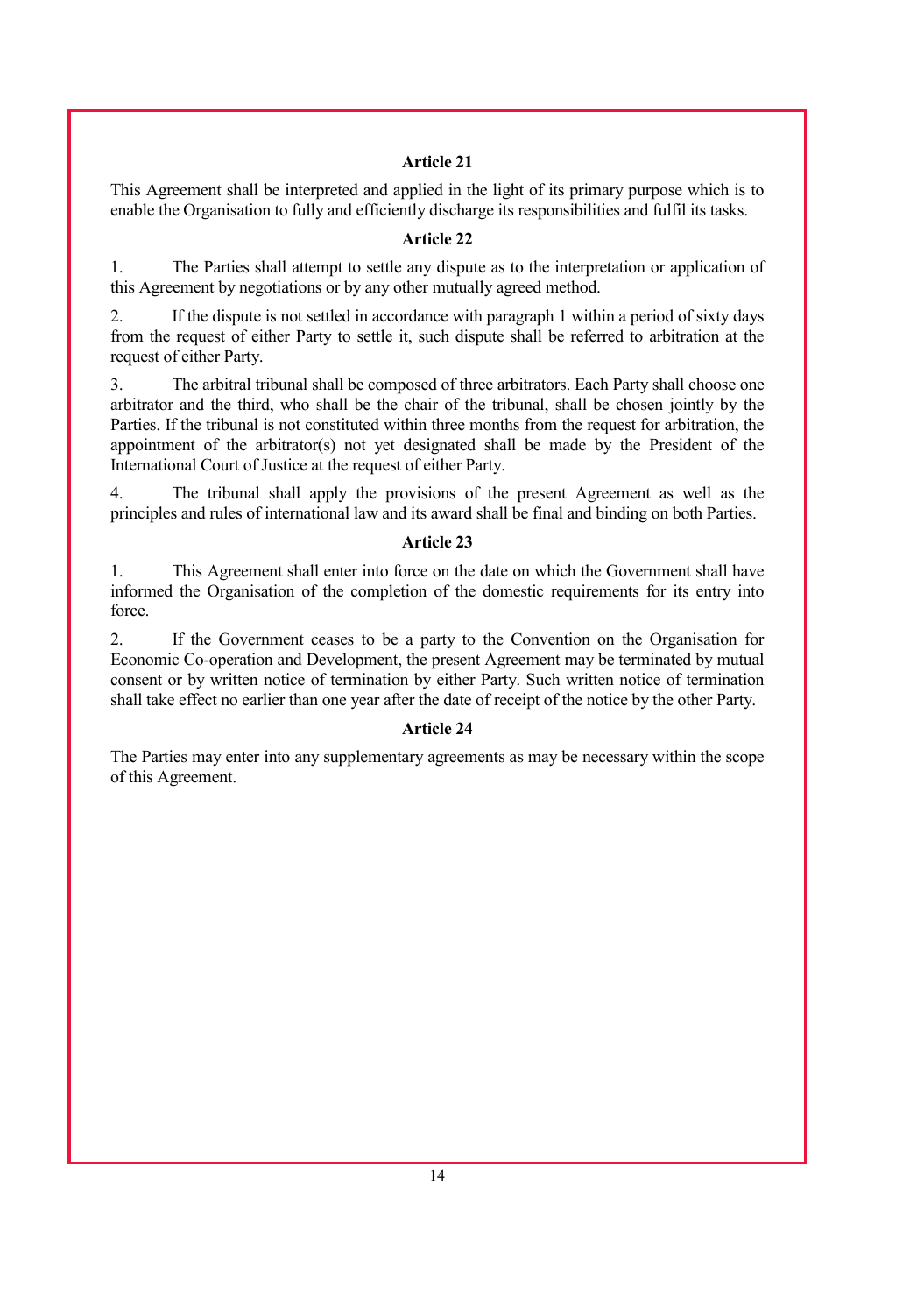Le présent Accord doit être interprété et appliqué à la lumière de son objectif premier qui est de permettre à l'Organisation de s'acquitter entièrement et efficacement de ses responsabilités et de ses tâches.

## **Article 22**

1. Les Parties s'efforcent de régler tout différend concernant l'interprétation ou l'application du présent Accord par voie de négociation ou par toute autre méthode convenue d'un commun accord.

2. Si le différend n'est pas réglé conformément au paragraphe 1 dans un délai de soixante jours à compter de la demande de règlement par l'une des Parties, il est soumis à arbitrage, à la demande de l'une ou l'autre Partie.

3. Le tribunal arbitral est composé de trois arbitres. Chaque Partie en choisit un et le troisième, qui sera le président du tribunal, sera choisi conjointement par les Parties. Si le tribunal n'est pas constitué dans un délai de trois mois à compter de la demande d'arbitrage, l'(les) arbitre(s) non encore désigné(s) est(sont) nommé(s) par le Président de la Cour internationale de Justice à la demande d'une des Parties.

4. Le tribunal applique les dispositions du présent Accord ainsi que les principes et règles du droit international ; la sentence est définitive et obligatoire pour les deux Parties.

#### **Article 23**

1. Le présent Accord entre en vigueur à la date à laquelle le Gouvernement aura informé l'Organisation de l'accomplissement des formalités intérieures nécessaires à son entrée en vigueur.

2. Si le Gouvernement cesse d'être Partie à la Convention relative à l'Organisation de coopération et de développement économiques, il peut être mis fin au présent Accord par consentement mutuel ou par préavis écrit de l'une ou l'autre Partie indiquant son intention d'y mettre fin. Un tel préavis ne prendra pas effet avant un an à compter de la date de réception du préavis par l'autre Partie.

## **Article 24**

Les Parties peuvent conclure tous accords additionnels qui peuvent être nécessaires dans le cadre du présent Accord.